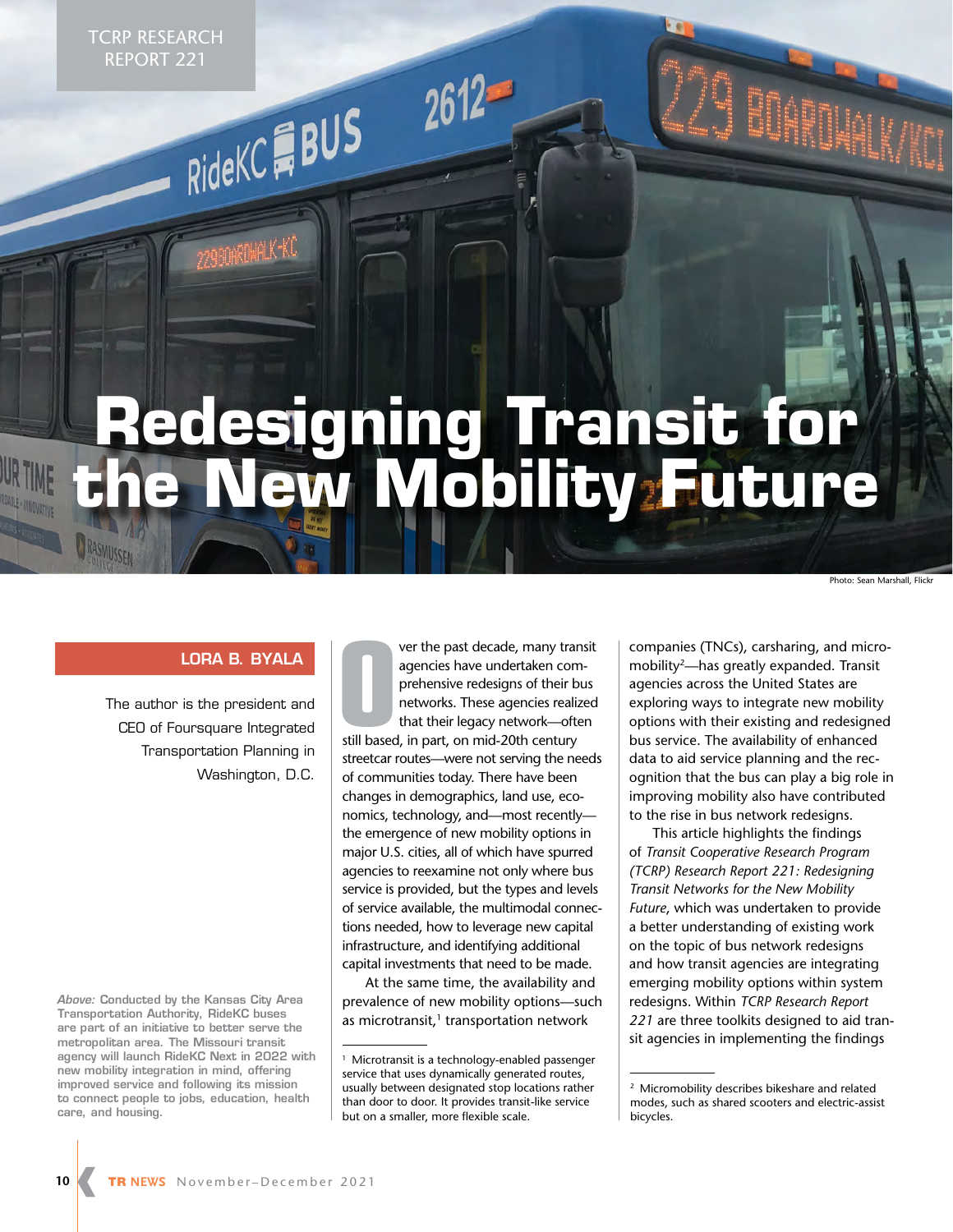of the research: one on conducting a bus network redesign, one on leveraging intra-agency and interagency partners for a better bus system, and one on partnering with the private sector.

Since the work for this study began in January 2019 and was finalized in July 2020, it did not incorporate the impacts of the COVID-19 pandemic other than to allude in the introduction that COVID-19 has impacted ridership and travel patterns and that the report contents pre-date the pandemic. Anecdotally, bus network redesigns—which largely dropped off during 2020—have made a resurgence in 2021 and are more likely to include new mobility elements than those conducted before the pandemic.

## **Research Methodology**

A robust research agenda was used to develop a broad sense of what was then the current state of the practice for bus network redesigns, as well as goals and challenges transit agencies were facing related to their bus networks. This work included a detailed literature review, a review of relevant surveys conducted for previous TCRP syntheses and reports, interviews with transit agencies and other relevant organizations, and a focus group with transit industry researchers and private-sector companies.

A diverse set of 15 transit agencies were selected for inclusion in the research based on size (annual bus revenue hours), geographic diversity, and whether they operated fixed guideway services. The goal of the interviews was to understand how transit agencies and jurisdictions were reevaluating and redesigning their bus networks to address changes to demand, customer expectations, and the new mobility option landscape. The interviews were conducted in 2019 and included discussions about partnerships, introduction of new service types, and other tools and approaches to meeting the customer needs of today and the coming years.

# **Key Findings**

#### **PATHWAY TO IMPROVEMENTS**

Transit agencies see bus network redesigns as a way to implement better bus service, address recent changes in their service or



Photo: LA Metro

**With colleague Stephen Tu at the monitor in the background, LA Metro's Scott Greene (***right***) and Arrellano Associates's Melissa Holguin (***center***) share NEXTGen bus line plans with Los Angeles County residents at a community outreach event. The initiative includes a highfrequency network that will double the number of Metro bus lines and provide more than 80 percent of current riders with 10 minutes or better frequency.**

their region, and pass through a variety of improvements under one umbrella.

Even in regions with extensive rail (or other types of fixed guideway) networks, buses carry a significant percentage of transit trips, and changing the bus network has major impacts. As a result, bus network redesigns are seen as a way to make wholesale changes to the transit agency's services, and the desire to improve the quality of bus service is typically a fundamental motivator for transit agencies undertaking a bus network redesign.

For example, Capitol Metro's Cap Remap bus network redesign in Austin, Texas, implemented in 2018, was undertaken with the intent to remove duplication and increase service frequency. In metropolitan Kansas City, Missouri, RideKC's bus network redesign addressed shifts in regional employment and residential growth patterns, with the aim of better serving their customers' travel needs and reversing ridership declines.

Transit agencies also integrated a variety of improvements under the umbrella of a bus network redesign, such as the introduction of high-frequency corridors with bus-priority treatments, bus stop optimization, new and expanded transit

centers, and even new branding and online and print materials. This was the case for IndyGo, an Indianapolis, Indiana, effort that incorporated a transition from a huband-spoke service model to a frequent grid, as well as the introduction of three new bus rapid transit lines.

#### **STRONG GUIDANCE NEEDED**

Bus network redesigns should be framed by strong decision-making processes and leadership guidance. Most successfully planned bus network redesigns have strong support and leadership from someone in a senior position, such as the transit agency chief executive officer or an influential board member. Having a transit agency leader who champions the redesign is key to generating buy-in for the endeavor with the public, internal stakeholders, local jurisdictions, and other key partners. Gwinnett County Transit Division in Gwinnett County, Georgia, attributes its successful bus network redesign to internal persistence, with internal champions consistently pushing the same agendas. In Houston, Texas, a strong board champion and a supportive mayor were key to the successful implementation of Houston Metro's new bus network.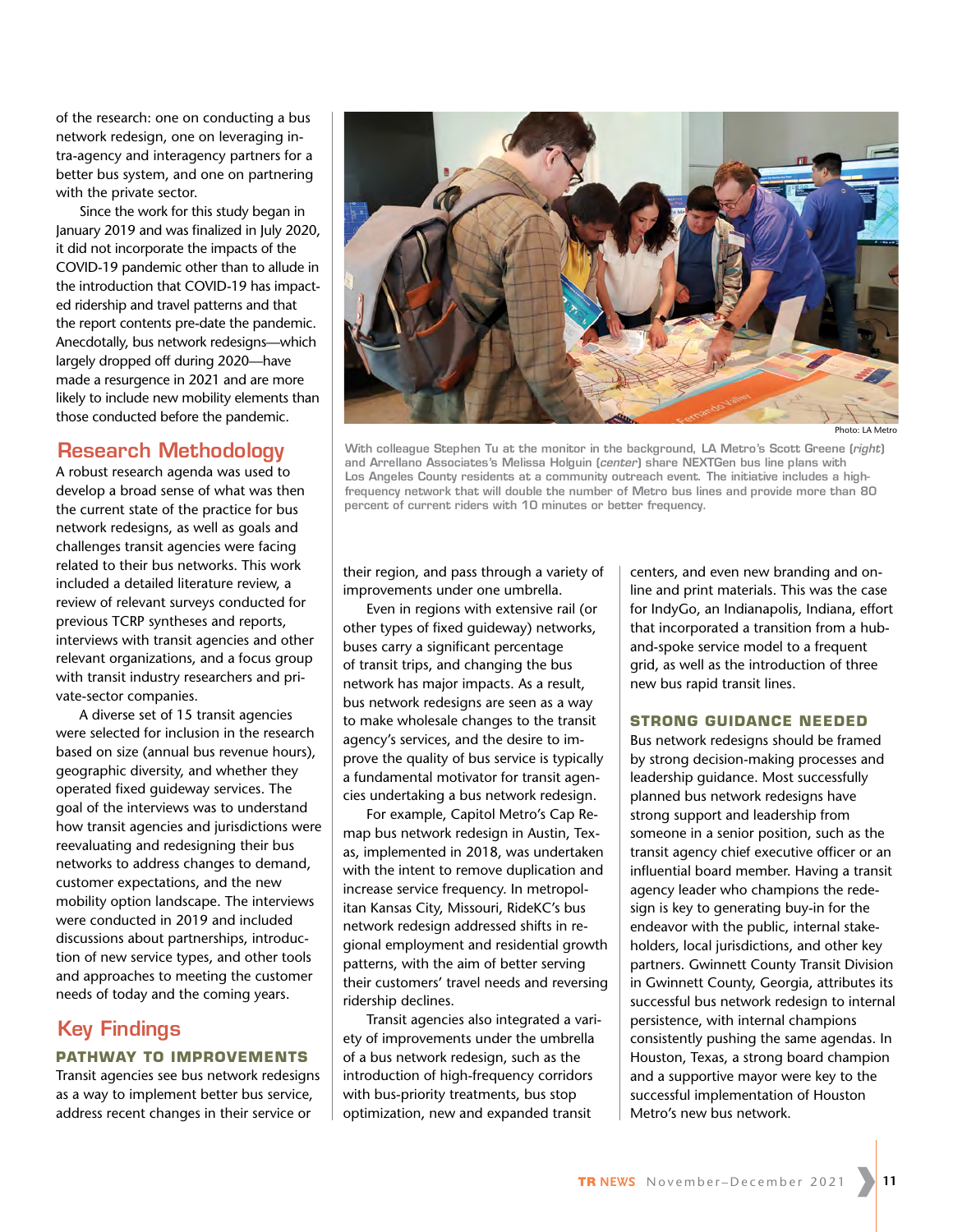

**FIGURE 1 Maryland Transit Administration's BaltimoreLink goals and objectives.**

#### **ESTABLISH GOALS EARLY**

Transit agencies should establish bus network redesign parameters and goals early to set expectations for stakeholders, the board, and the public. Without clearly stated goals for a bus network redesign, the focus can vary even across an organization, with some departments aiming to maximize operational efficiency, some to maximize accessibility, and some to facilitate revenue generation. It is important to have well-articulated and coordinated goals so that everyone is working toward the same goals for the bus network redesign. In instances where a transit agency is pursuing a cost-neutral plan (i.e., no net change in the amount of service provided), goals and objectives also encourage the discussion of trade-offs and reveal the must-haves for service in a community. For example, the Maryland Transit Administration developed a set of four goals with associated measurable objectives to guide their BaltimoreLink bus network redesign (Figure 1).

#### **COMING TO CONSENSUS**

Bus network redesigns should be built on agreed-upon design principles, service types, and design guidelines. Given the breadth of changes that will be recommended through a bus network redesign, transit agencies use the occasion to review and update some of their key service planning guidance documents, including service design and service performance guidelines (i.e., documents that guide the types, levels, and expected performance for their bus service). This not only provides transit

planners with a structure under which to conduct the planning but also provides the transit agency with documented reasoning that can be used in discussions with the public and stakeholders.

For Hampton Roads Transit in Virginia, the Transit Transformation and Transit Strategic Plan projects jointly updated the transit agency's service standards and design guidelines, while also redesigning the entire bus network to fit within the newly updated service parameters. The service plan includes the creation of 13 high-frequency bus routes to be implemented

over the next three years and a timeline that will guide Hampton Roads Transit toward meeting each of the standards by service type by FY 2031.

#### **IMPORTANCE OF OUTREACH**

The importance of frequent and meaningful engagement with stakeholders and the public cannot be overstated; there is no such thing as too much outreach, engagement, and communication when planning and implementing a bus network redesign. Outreach is a key element of all phases of the bus network redesign process. Even with significant amounts of engagement, transit agencies still encounter challenges come implementation time.

Bus network redesigns often involve at least two rounds of public engagement, in addition to ongoing maintenance of communications through website updates and other means. At the beginning, the public is offered an opportunity to identify issues and priorities and, later, to provide feedback on possible service alternatives. Transit agencies use a wide variety of strategies to engage the public, from workshops to pop-up surveys at transit centers to social media. Incorporating inclusive engagement strategies that provide meaningful



**An exchange between LA Metro's Wayne Wassell and local residents at a public meeting focuses on the needs of people with disabilities and reflects the transit agency's commitment to engage local communities in its NEXTGen bus line redesign plan.**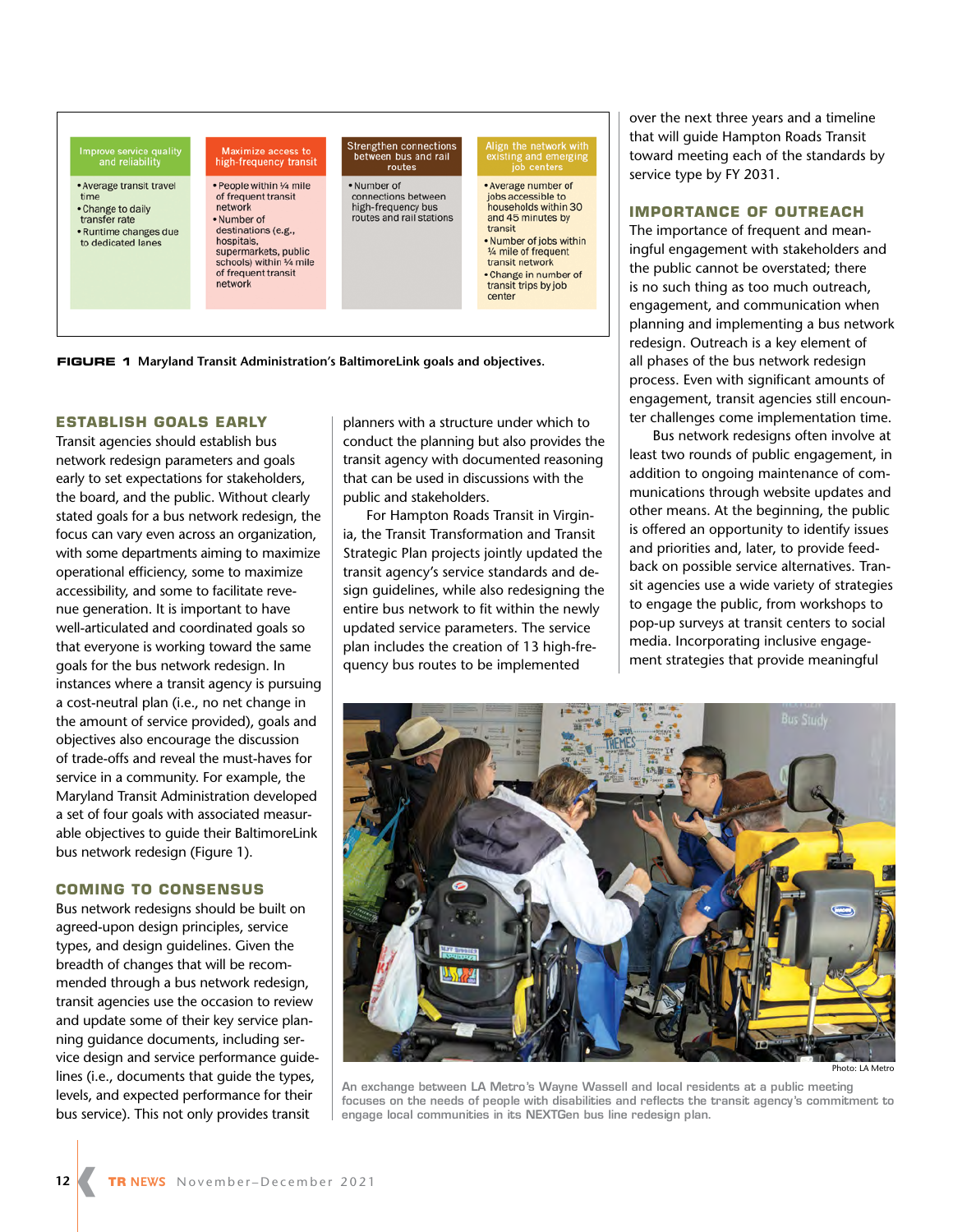involvement opportunities for underresourced and diverse populations is especially important in bus network redesigns, as bus riders typically comprise a higher proportion of minority and low-income persons than the community at large.

IndyGo cited robust public engagement as a critical factor in ensuring support of their IndyGo NEXT bus network redesign. IndyGo's outreach for their redesign included more than 500 engagements and directly reached more than 30,000 individuals. They conducted events such as public meetings, stakeholder group presentations, and pop-up meetings at festivals and fairs. This was in addition to the public engagement and advertising that was undertaken by partner community groups. One partner group, IndyCan, made more than 150,000 phone calls to residents and conducted outreach at meetings and through speaking with riders at bus stops. The transit agency also had robust website-based engagement and education, with more than 300,000 webpage views.

#### **PILOT STAGE**

When *TCRP Research Report 221* was developed, transit agencies were predominately in the stage of piloting and experimenting with the integration of new mobility in their services. Planning for new mobility has not been widely integrated into bus network redesigns. Microtransit, TNC partnerships, micromobility, and the development of mobility hubs were typically considered in parallel or as pilot efforts loosely associated with the bus network redesign.

Most transit agencies interviewed were in the process of implementing pilots or limited deployments of partnerships with a variety of new mobility options. The report identified four common use cases for the integration of new mobility with fixedroute bus networks:

- Microtransit to enhance service coverage and quality;
- TNC, micromobility, and carsharing to enhance system access;
- New mobility as an alternative service model to reduce costs; and
- New mobility to increase transportation equity.



Photo: BikeWalkKC

**Orange bikes are ready for riders at a RideKC Bike hub in Kansas City's Meadowbrook Park. Such micromobility hubs enhance access to established and redesigned bus network systems.**



Photo: Utah Transit Authority

**Utah Transit Authority's UTA On Demand app is an innovative microtransit service that matches multiple riders heading in the same general direction and transports them in a single vehicle. The result is a quick and efficient shared trip, minus reliance on fixedroute schedules.** 

The most common of these was the use of microtransit to enhance service coverage and quality. For example, the Utah Transit Authority (UTA) began a microtransit pilot in November 2019 to explore how microtransit could serve part

of their service area that has relatively low ridership on their route deviation services. Within the first three months of UTA's microtransit pilot, ridership expectations were met—even though the existing route deviation transit service in the pilot's service area remained unchanged. UTA staff believe that the microtransit pilot's strong performance indicates previously unmet transit demand in the pilot's service area, and they have since incorporated microtransit into their service choices bus network redesign planning process.

#### **EQUITY CONSIDERATIONS ARE INTEGRAL**

At most transit agencies, buses serve a higher proportion of low-income, minority, limited-English-proficient, and other historically underresourced populations than other transit modes. The impact of changes to the bus network on these populations must be closely considered.

*TCRP Research Report 221* explored the integration of equity primarily through the lens of compliance with Title VI of the Civil Rights Act of 1964 and the Americans with Disabilities Act (ADA). However, several transit agencies noted that their bus network redesign's analyses of equity went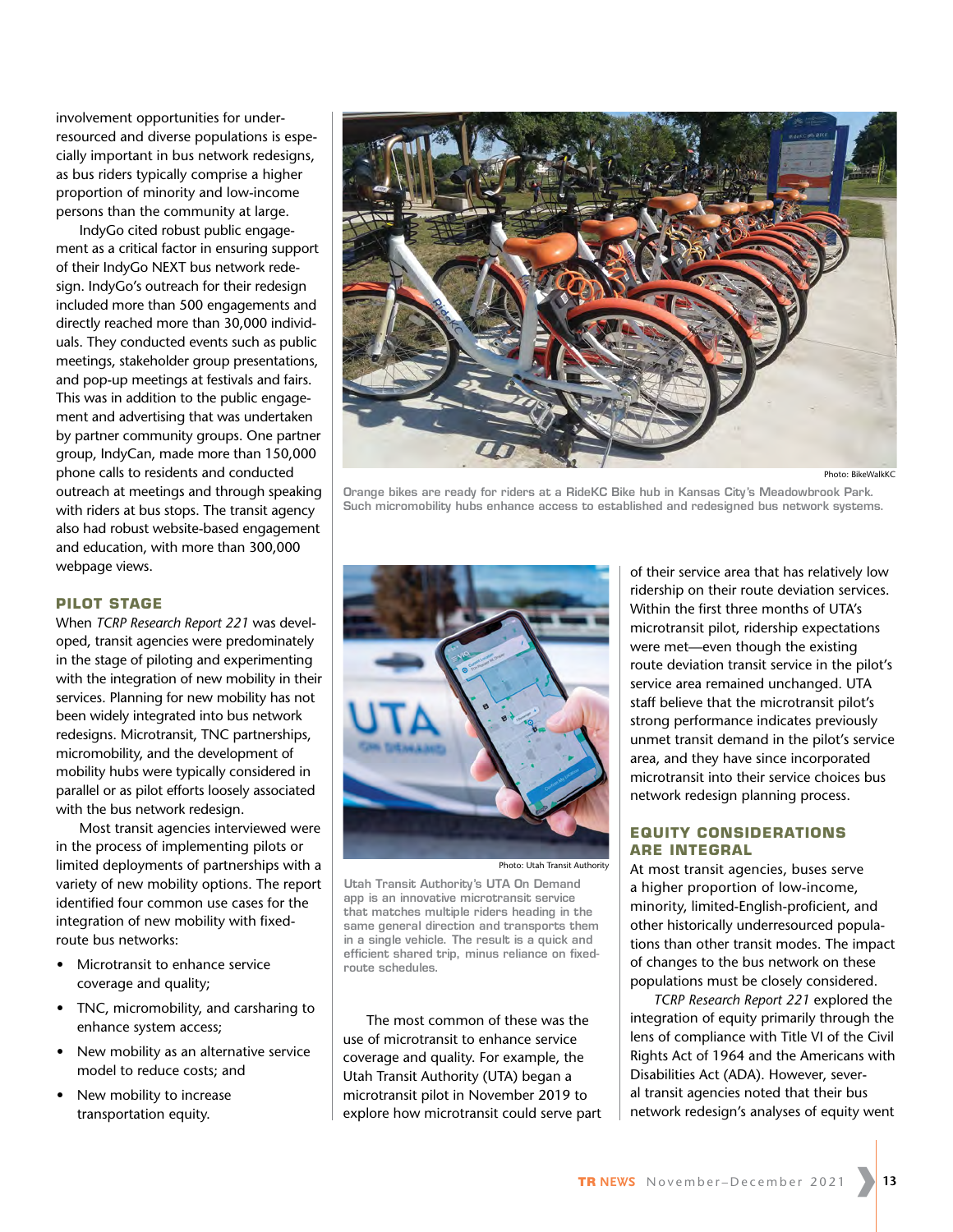

**FIGURE 2 Baltimore transit system's redesigned bus stop signage included (***a***) removing old signs, (***b***) placing temporary signs with current routes and announcements of upcoming changes, and (***c***) removing temporary signs to reveal new routes on implementation day.**

beyond these requirements. The Maryland Transit Administration, IndyGo, and Capital Metro undertook analyses of how the planned bus network changes would impact the share of the minority and low-income populations who have access to transit to ensure that they were increasing access to transit in general—and to high-frequency transit, specifically—with the planned changes.

Bus network redesigns also must consider the needs of seniors and people with disabilities when evaluating service alternatives, particularly those that may require longer walks to fixed-route transit and that would impact the availability of the complementary paratransit service that ADA requires. ADA complementary paratransit service must be provided within 3/4 of a mile on either side of each fixed route, as well as a 3/4-mile radius at the end of each fixed route. Within the transit agency's core service area, small areas that are surrounded by the fixed-route corridors also must be served by paratransit.

Some transit agencies that have implemented or are planning to implement bus network redesigns have grandfathered in either specific users or geographic areas to ensure continuity of paratransit service. This was the case with Capital Metro's Cap Remap bus network redesign that resulted in a simpler system and a smaller paratransit service area.

#### **PARTICIPATION BY ALL**

Implementation of bus network redesigns—on the operating side and with supporting capital elements—is incredibly involved and requires participation from all parts of the transit agency, local jurisdictions, and other key stakeholders.

At its simplest, a bus network redesign can be implemented with limited capital investments, such as new bus stop signs, new or expanded layover facilities, and additional space for transfers at existing facilities. More capital-intensive bus network redesigns require transit agencies to work closely with

their local jurisdictions to invest in bus priority treatments, new and expanded passenger stops and transfer facilities, and first- and last-mile improvements.

Transit agencies vary in how they deploy bus network redesigns in terms of an all-at-once change or implementing the plans over time. Deploying over time can occur for a variety of reasons, including availability of funds or resources (e.g., buses, operators, and facilities), or both. However it is done, a proper launch ensures that the changes to the system are understood by the public to make certain that the system will continue to attract and retain riders (Figure 2). This requires extensive public education, as well as educating and empowering front-line employees as ambassadors for the changes.

Prior to launch, every stop in the Central Ohio Transit Authority's system got a temporary sign explaining what would happen at that stop, and additional staff were assigned to the Customer Service